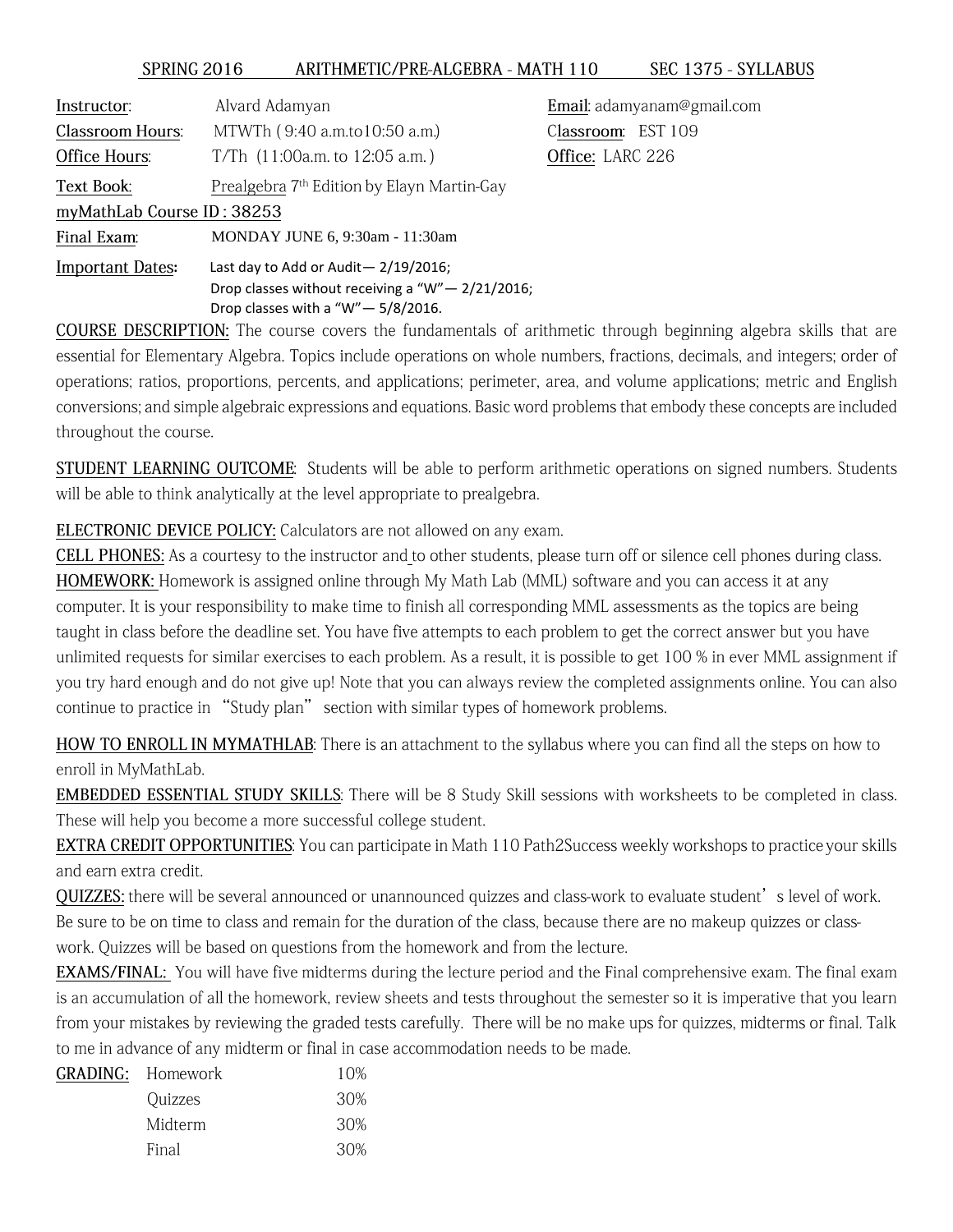GRADE SCALE: Final letter grades will be based on percentage of total points earned in the class.

| А | 90% to 100% |
|---|-------------|
| B | 80% to 89%  |
| C | 70% to 79%  |
| D | 60% to 69%  |
| F | 0% to 59%   |

STANDARDS OF CONDUCT: All students are expected to conduct themselves with the highest standards of ethics and behavior. Neither cheating nor infringement upon the rights of other students (such as persistent talking during lecture) will be tolerated.

CHEATING: Cheaters will not be tolerated and will be subject to the maximum penalties available under school policy.

TUTORING LAB: Students are encouraged to seek help at the Math Tutoring Lab in LARC 226. (2<sup>nd</sup> floor library) WARNING: Excessive absences especially in the first 2 weeks may result in being dropped from the class. However, it is your responsibility to officially drop the course.

ATTENDANCE: Students are expected to attend every meeting of all classes for which they are registered. Attendance at all examinations is required. Violation of this regulation may result in exclusion from class as specified in Administrative Regulation E-13. In the case of absence, it is the student's responsibility to determine what material or class activities he/she may have missed and to take appropriate action as soon as possible. Please be advised that after the census week it is solely the responsibility of students to drop themselves from the course if necessary. Failure to officially withdraw from a course may result in the student's receiving a failing grade. If you stop attending the class or wish to drop the class you must drop yourself officially through the Office of Admissions and Records.

**ACCOMMODATIONS:** To make arrangements for accommodations that have been recommended by Services for Students with Disabilities (SSD), please contact the instructor.

RELIGIOUS HOLIDAYS: Accommodations will be made for religious holidays if 2 week notice is given.

FINANCIAL AID: Financial Aid is available! Call (818) 947-2412. Go to the Financial Aid Office in the Student Services Center, first floor. For more info: http://www.lavc.edu/financialaid/index.html.

## 10 Simple Steps To Success In a Mathematics Course

- 1. No Wining
- 2. Come to Class
- 3. Believe you Can Do It
- 4. Read the Book
- 5. Study Every Day
- 6. Do the Homework
- 7. Take Responsibility for Your Work
- 8. Ask Questions
- 9. Be Aware of Your Performance
- 10. Keep Up the Effort All Term

\*ADULT CONTENT IS COVERED IN THIS COURSE: Please be advised that you have enrolled in a college-level course. The content of the course, and the discussions surrounding the lessons, may contain controversial, sexual, religious and political content, or otherwise thought-provoking topics. We reserve the right to edit inappropriate language that may appear in this course.

\*DISCLAIMER: The above information may change at any time. I will notify the class if it does. It is your responsibility to learn these changes in case you are not in class when it is mentioned.